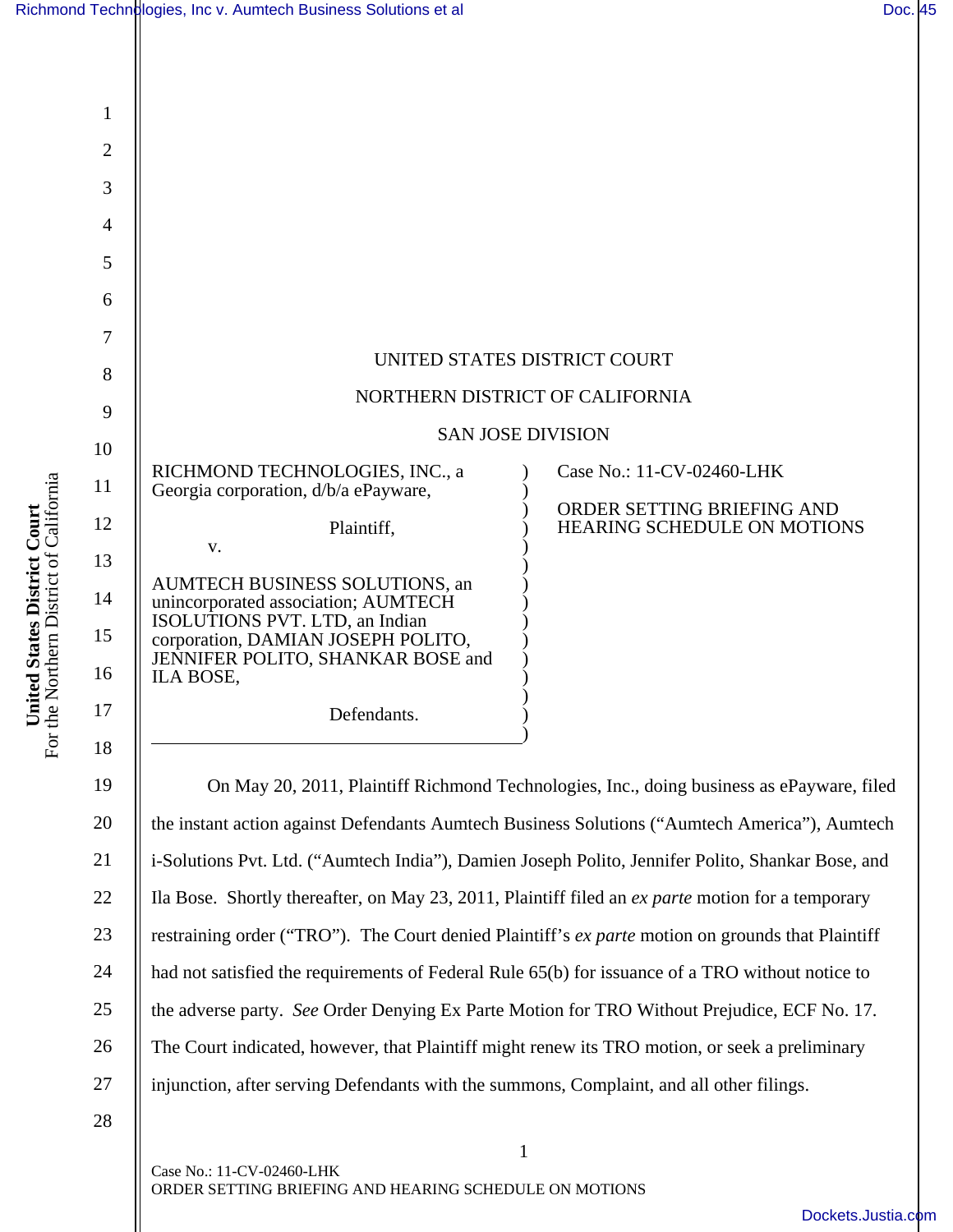6 7 8 9 10 For the Northern District of California United States District Court<br>For the Northern District of California 11 **United States District Court**  12 13 14 15 16

17

18

19

20

21

22

23

24

25

26

27

28

1

2

3

4

5

 On June 3, 2011, the parties filed a number of documents in response to the Court's order. Plaintiff filed an *ex parte* motion for substituted service on Defendants Aumtech India, Shankar Bose, and Ila Bose, who are located in India. Defendants Aumtech America, Jennifer Polito, and Joseph Polito filed a motion to dismiss for improper venue or, in the alternative, to transfer on grounds of improper venue or convenience. Defendants Aumtech India, Shankar Bose, and Ila Bose filed a motion to dismiss based on defective summons, defective service, and lack of personal jurisdiction. Finally, Plaintiff filed a renewed motion for a temporary restraining order and preliminary injunction. Defendants have filed a response in opposition to Plaintiff's motion for substituted service, but no other responsive briefs have yet been filed.

 Defendants' motions are currently noticed for hearing on September 1, 2011. However, these motions raise significant threshold issues of personal jurisdiction and venue. The Supreme Court has stated that "a federal court generally may not rule on the merits of a case without first determining that it has jurisdiction over the category of claim in suit (subject-matter jurisdiction) and the parties (personal jurisdiction)." *Sinochem Intern. Co. Ltd. v. Malaysia Intern. Shipping Corp.*, 549 U.S. 422, 430-31 (2007). Venue is also a threshold determination, which a court may resolve before reaching jurisdictional questions under certain circumstances. *See id.* at 432; *see also Lizalde v. Advanced Planning Services, Inc.*, No. 10cv0834–LAB (RBB), 2011 WL 1103642, at \*2 (S.D. Cal. Mar. 25, 2011). Thus, the Court finds that the issues of personal jurisdiction and improper venue raised by Defendants' motions should be resolved in conjunction with Plaintiff's renewed motion for a temporary restraining order and preliminary injunction. *See Multimin USA, Inc. v. Walco Internation, Inc.*, No. CV F 06-0226 AWI SMS, 2006 WL 1046964, at \*1 (E.D. Cal. Apr. 11, 2006) (noting court's determination that "issues of personal jurisdiction and venue needed to be decided before the court addressed the motion for a temporary restraining order").

 Accordingly, the Court will set a briefing and hearing schedule for the pending motions, as set forth below. Because of the more extended briefing schedule on Plaintiff's motion for a TRO and preliminary injunction, the Court will treat this motion as a motion for preliminary injunction. Additionally, in order to narrow the issues considered on an expedited basis, the Court will not address transfer for *convenience* under 28 U.S.C. § 1404(a) at this time, and will limit

2

Case No.: 11-CV-02460-LHK ORDER SETTING BRIEFING AND HEARING SCHEDULE ON MOTIONS